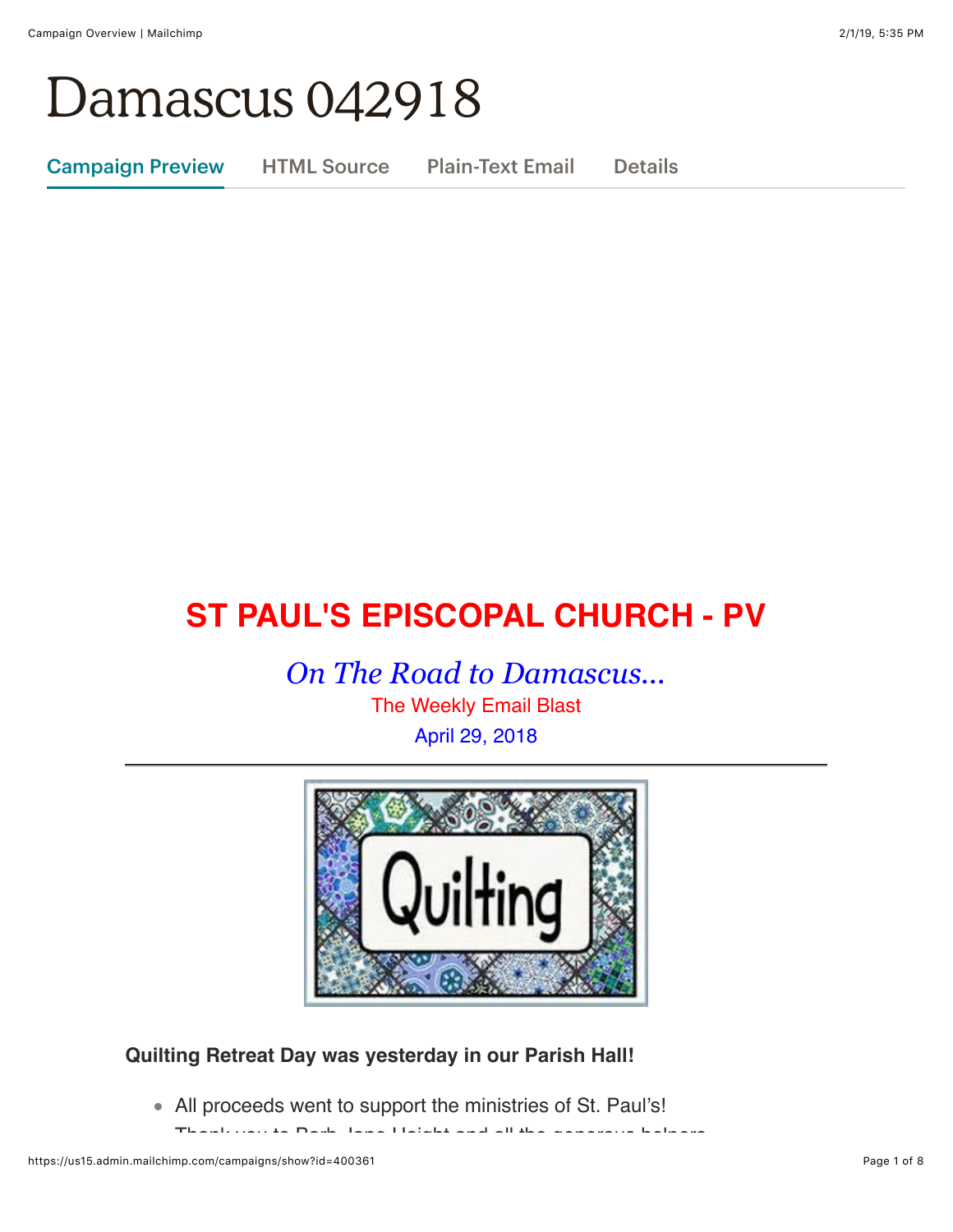**• Thank you to Barb Jane Haight and all the generous helpers.** 



#### **Parish Cleanup Day! Saturday, May 5th.**

- 8:00 AM COFFEE WILL BE READY All We Need is You!
- Many Hands & Hearts = Happier Work!

Please bring yourselves, invite the neighbors, and, to those who are able, please bring wheelbarrows and/or any other useful tools for our time together. Thank you for helping on this day, and, as always, many thanks to those who work throughout the the year to make these buildings and grounds more and more beautiful and accessible for all people who come to these sacred spaces. *Thanks be to God for all of you!*



## **The United Thank Offering Prayer**

Gracious God, source of all creation, all love, all true joy: accept we pray these outward signs of our profound and continuing thankfulness for all of life. Keep each of us ever thankful for all the blessings of joy and challenge that come our way. Bless those who will benefit from these gifts through the outreach of the

United Thank Offering. This we ask through Him who is the greatest gift and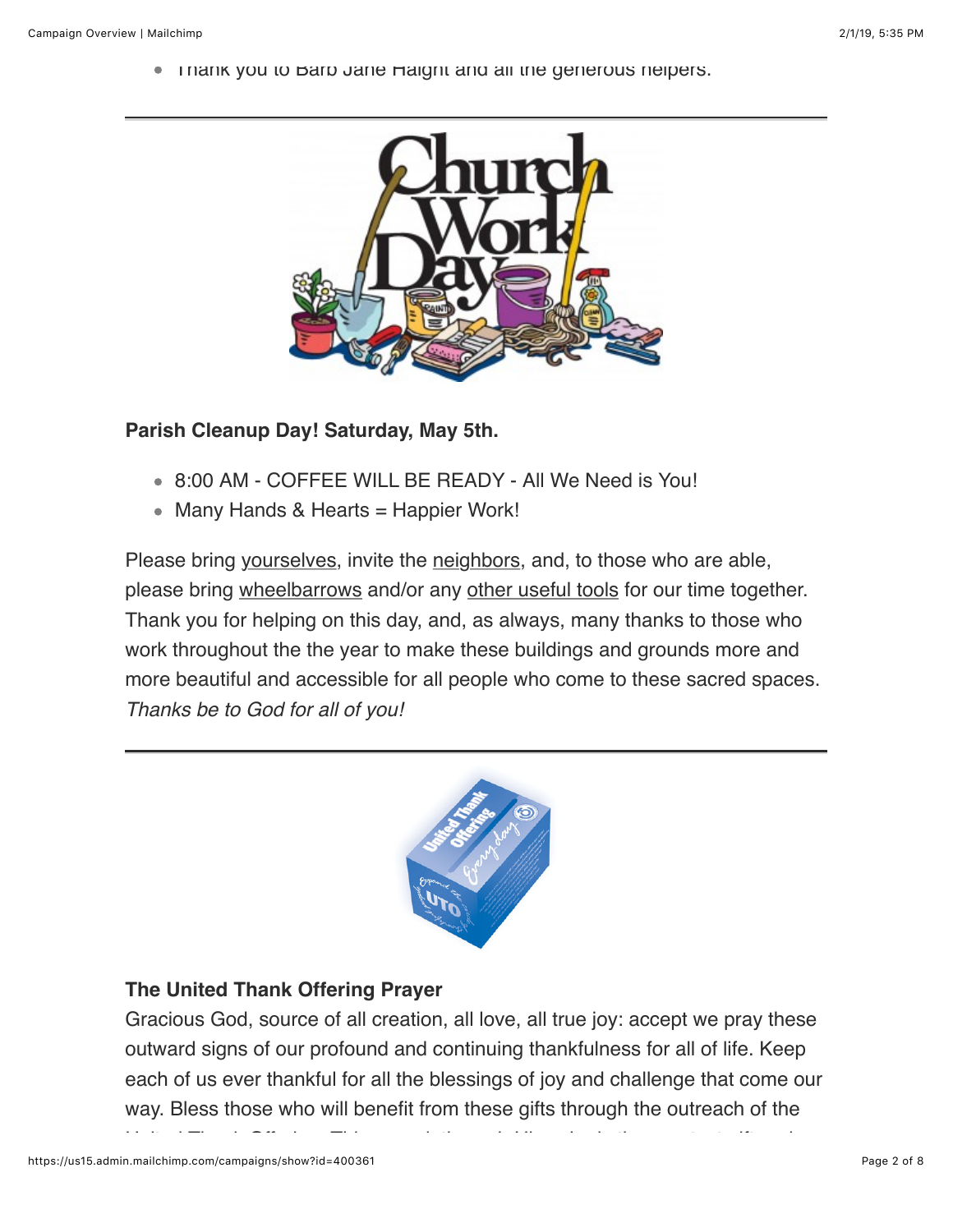United Thank Offering. This we ask through Him who is the greatest gift and blessing of all, Jesus Christ. *Amen.*

It's that time of year again! Please convert the coins you have been dropping in your little blue UTO box to a check made out to St. Paul's Church with UTO on the memo line. You may bring your offering to church where there will be UTO envelopes available in the church vestibule. You may also mail your check to to the church at PO Box 1449 or directly to Marilyn Kirchner, 6 Talbot Drive, Pleasant Valley 12569. Any questions call Marilyn at 635-3431 or email at [userk3939@aol.com.](mailto:userk3939@aol.com)

Thank you for your support of this important mission of the Episcopal Church!!



## **Mother's Day Event!**

- $\bullet$  Saturday, May 12th, 9:00 AM 4:00 PM  $^*$  Plant/Bake Sale
- Hanging Baskets & Annuals \* Thrift Shop Open
- There will be \$1.00 gifts available made especially for children to buy to give to their special people .
- Please contact Kimberly Marker for further information and to volunteer for the event at 914-475-9917 or [kmarker@hvc.rr.com.](mailto:kmarker@hvc.hvc.rr.com)

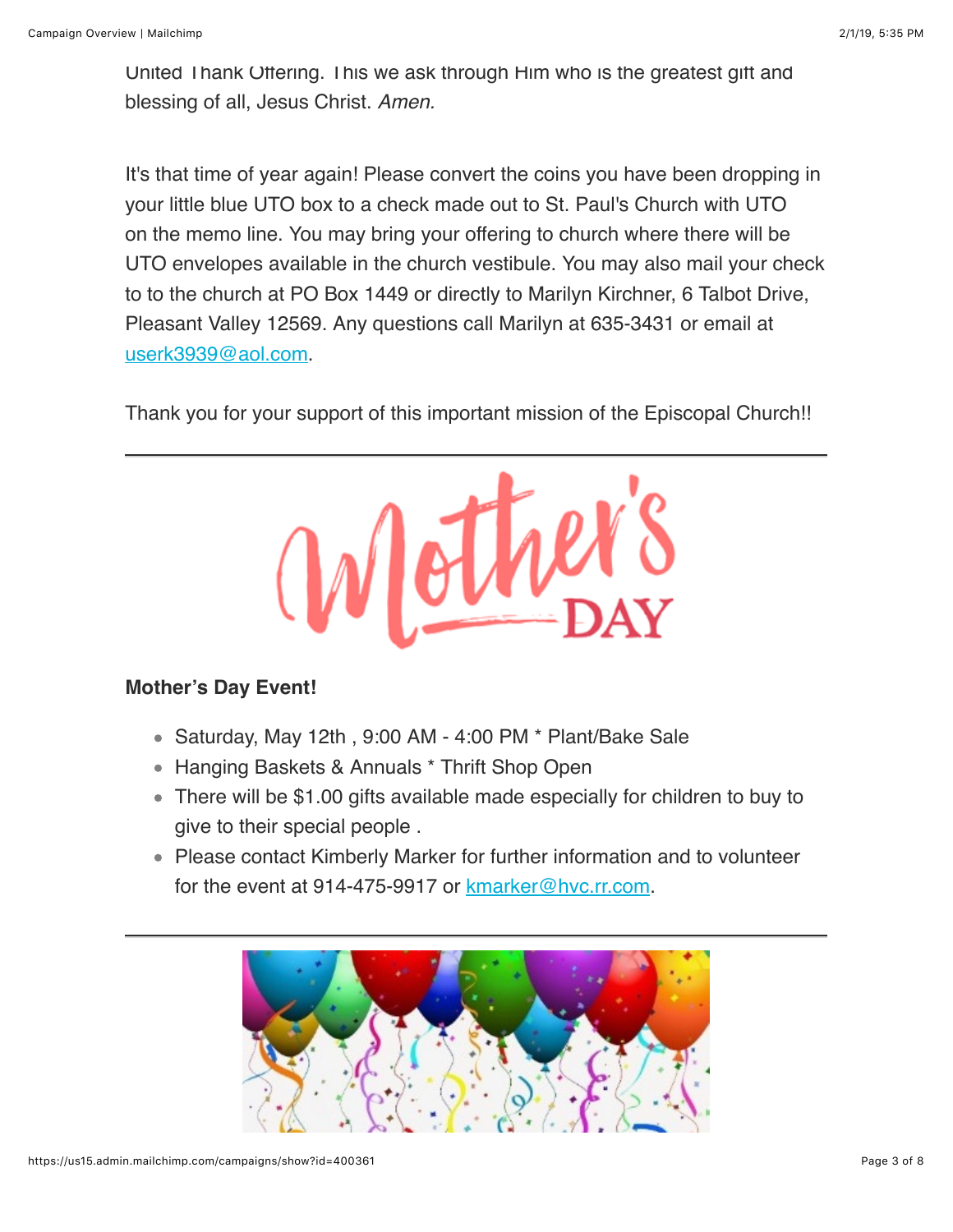## **For those celebrating birthdays & anniversaries:**

 $\mathcal{L}$  is the set of  $\mathcal{L}$  in the set of  $\mathcal{L}$ 

Bill Albrecht Keren Page Cora Pem Stevens



Mother Megan will be attending **The 2018 Priests' Retreat** from Monday, April 30 - Wednesday, May 2.

This year's gathering, **The Dream of the Priest**, will be dedicated to spiritual nurture and time apart with colleagues in ministry.

The Rev. Barbara Cawthorne Crafton will offer meditative plenary sessions on the priestly vocation.

The clergy will worship together each day and will have the opportunity to share and pray in a small group with one of our bishops, who will lead a spiritual practice or reflective conversation.

Mother Megan will be available for pastoral emergencies while at the the clergy conference. Please contact one of our wardens in case of emergency. Thank you!

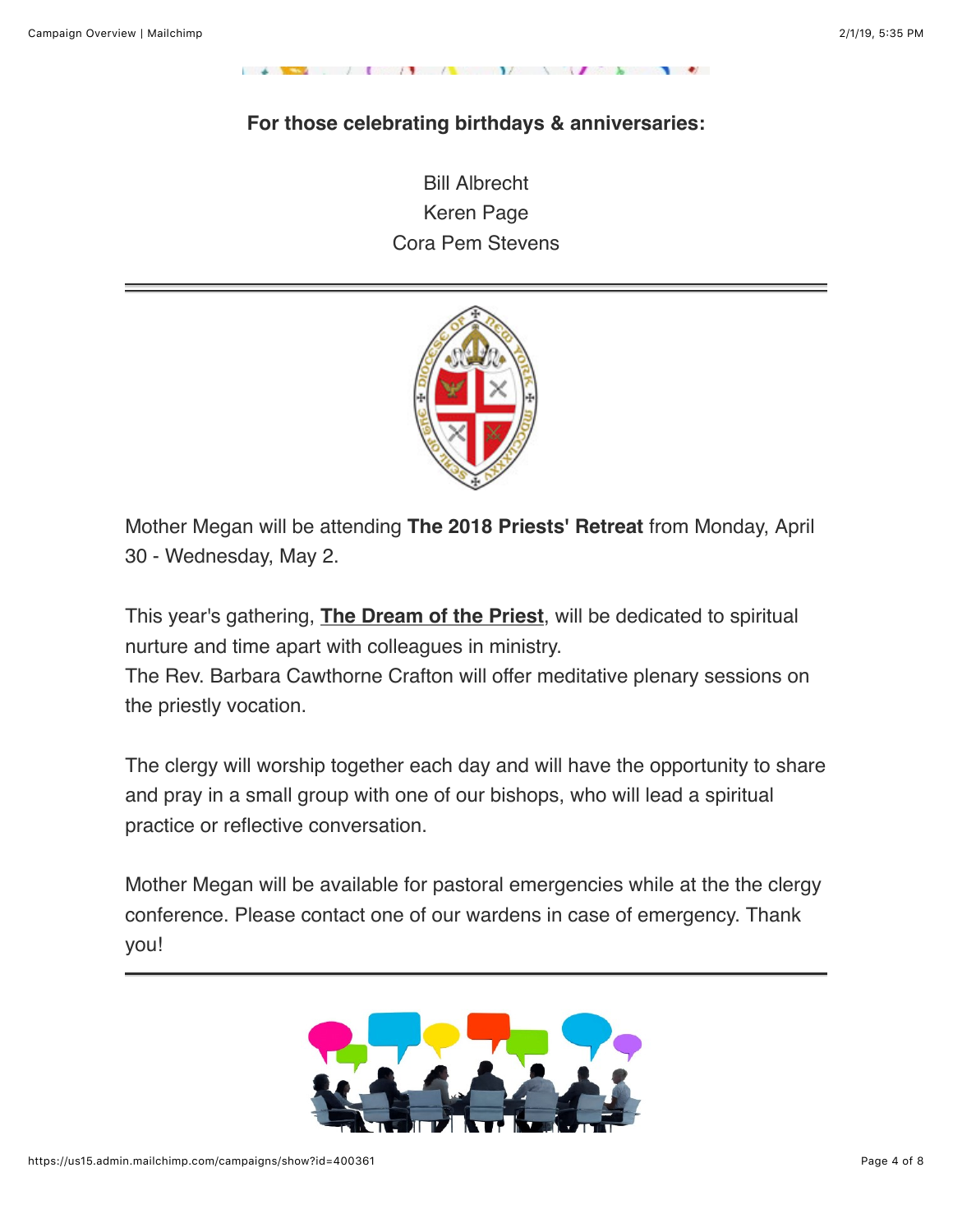

The next vestry meeting is on Monday, May 14th at 7pm.



**\*\*\* REMINDERS \*\*\***

*Adams Gift Cards: Year-Round Fundraising*  At 8:00 AM please see Debby, At 10:00 AM please see Sandy. Thank You!

#### **Weekly Ministry Schedule:**

First Wednesdays:

**1:00 PM** HE-RT II w/prayers for healing - ADA Access

## **6:45 PM Ecumenical Food Pantry**

PV United Methodist Church

Volunteers Welcome!

All other Wednesdays:

**1:00-2:30 PM Bible Study**: Sepe Room, Parish Hall

*New Change: Evening Prayer: Fridays at 6:00 PM*

Fridays:

**6:00 PM**: Evening Prayer in the Church

Sundays:

**11:30 AM - 12:00 PM** Adult Ed: Sepe Room, Parish Hall

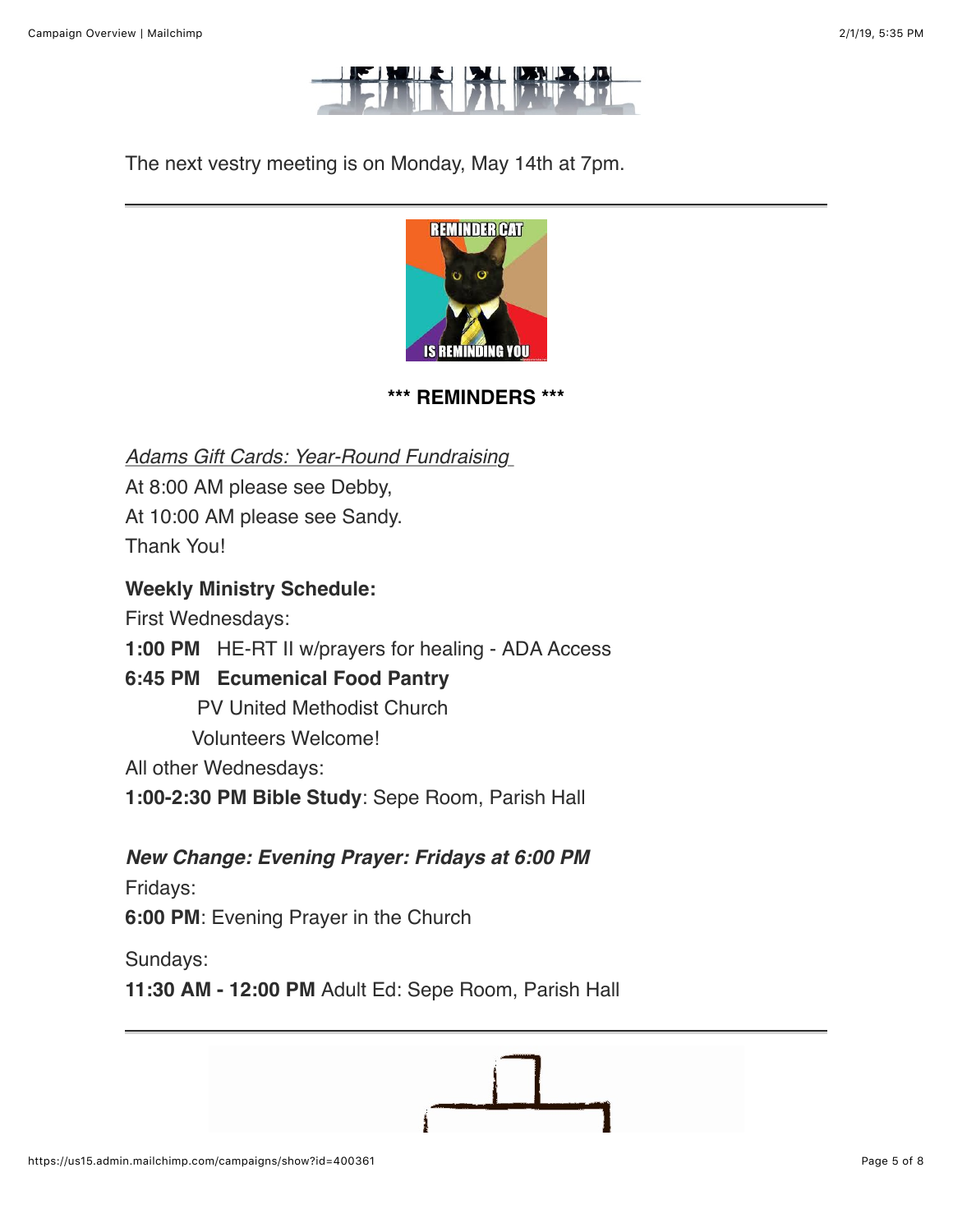

#### **First Wednesday**:

**1:00 PM** HE-RT II w/prayers for healing **ADA Access 6:45 PM - Ecumenical Food Pantry** PV United Methodist Church - **Volunteers Welcome!**

**2nd-5th Wednesdays: Bible Study 1:00-2:30 PM** *-* Sepe Room, Parish Hall

**Fridays: Evenning Prayer 6:00 PM** - in the Church

**Sundays: Adult Education 11:30 AM** - Sepe Room, Parish Hall

# **Rector's Office:**

[mothersanders@gmail.com](mailto:mothersanders@gmail.com) cell: 917-751-9568 Office Hours: Mother Megan is available by appointment during the day on Monday/Tuesday/Wednesday/Saturday.

Please contact her to set up a time to meet together. Her Sabbath time is Thursday/Friday.

Stay connected through our Parish Website ([www.stpaulspv.org\)](http://www.stpaulspv.org/), parish weekly email (email stpaulspy@gmail.com to sign up), and on Sundays with bulletin announcements.

*St. Paul's Episcopal Church Where Everyone is Always Invited!*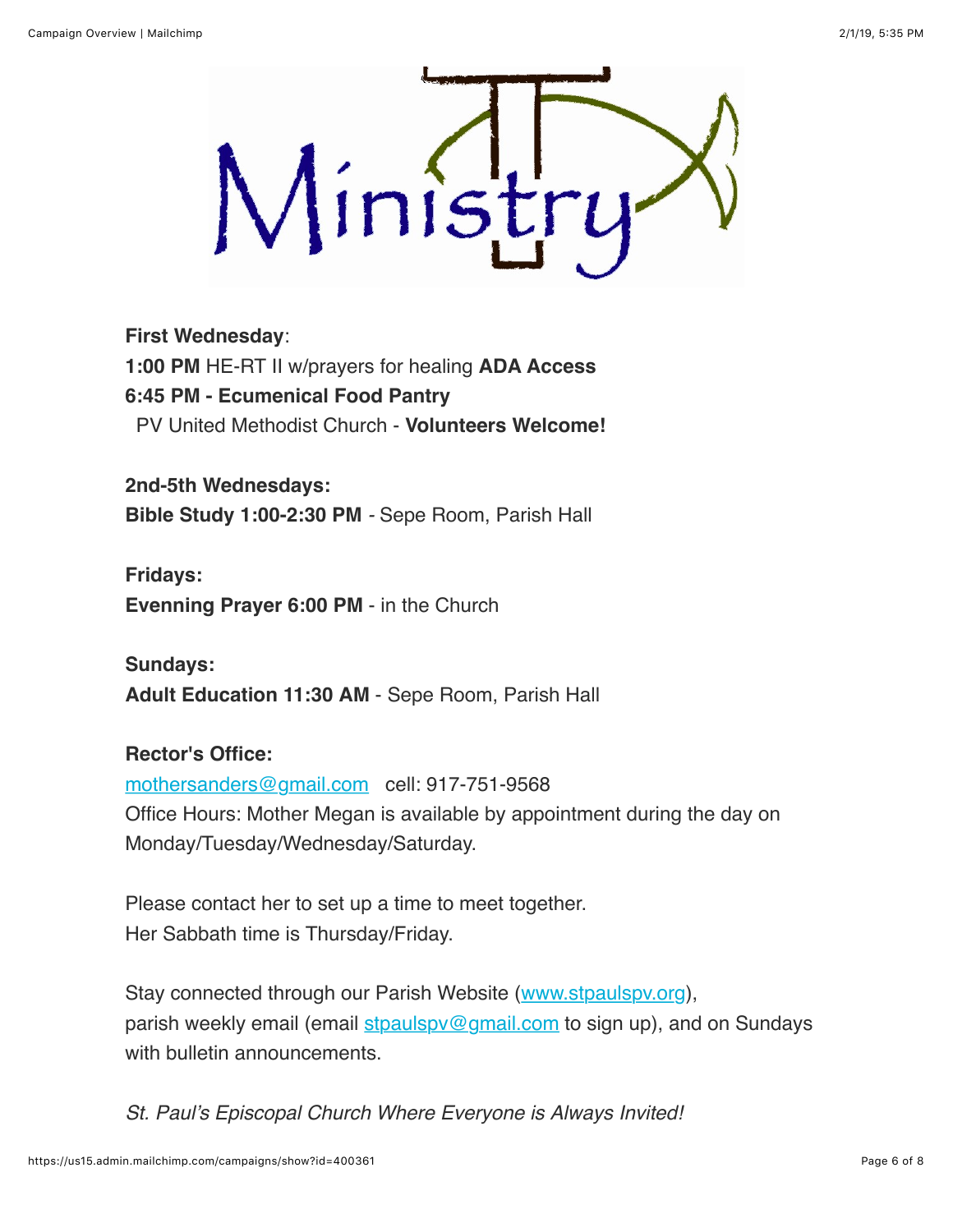**Pastoral Care:** The Rev. Megan E. Sanders, Rector

#### **In case of pastoral emergency:**

Please call the Rector on her cell phone: 917-751-9568.

Hearing you is important to me - please no text messages. You may contact one of the wardens: Roger Tumbarello: 845-635-1220 Nancy Adams: 845-635-1448 They are able to reach me and will relay your message. *If you or someone you know wishes to receive a Pastoral Visit, please call/email Mother Megan. --God Bless You.*



I hope you are enjoying On The Road to Damascus. Is there anyone else in your family who might like to receive a copy-a student, family member, a friend, or someone that is out of town? To subscribe simply send an email to stpaulspy@gmail.com with the name and email address you want added. Help us spread the Word.

> KEEP IN TOUCH! [o](http://stpaulspv.org/)[n the Web](http://www.stpaulspv.org/) [on FaceBook](https://www.facebook.com/stpaulspleasantvalley/) [via email](mailto:stpaulspv@gmail)